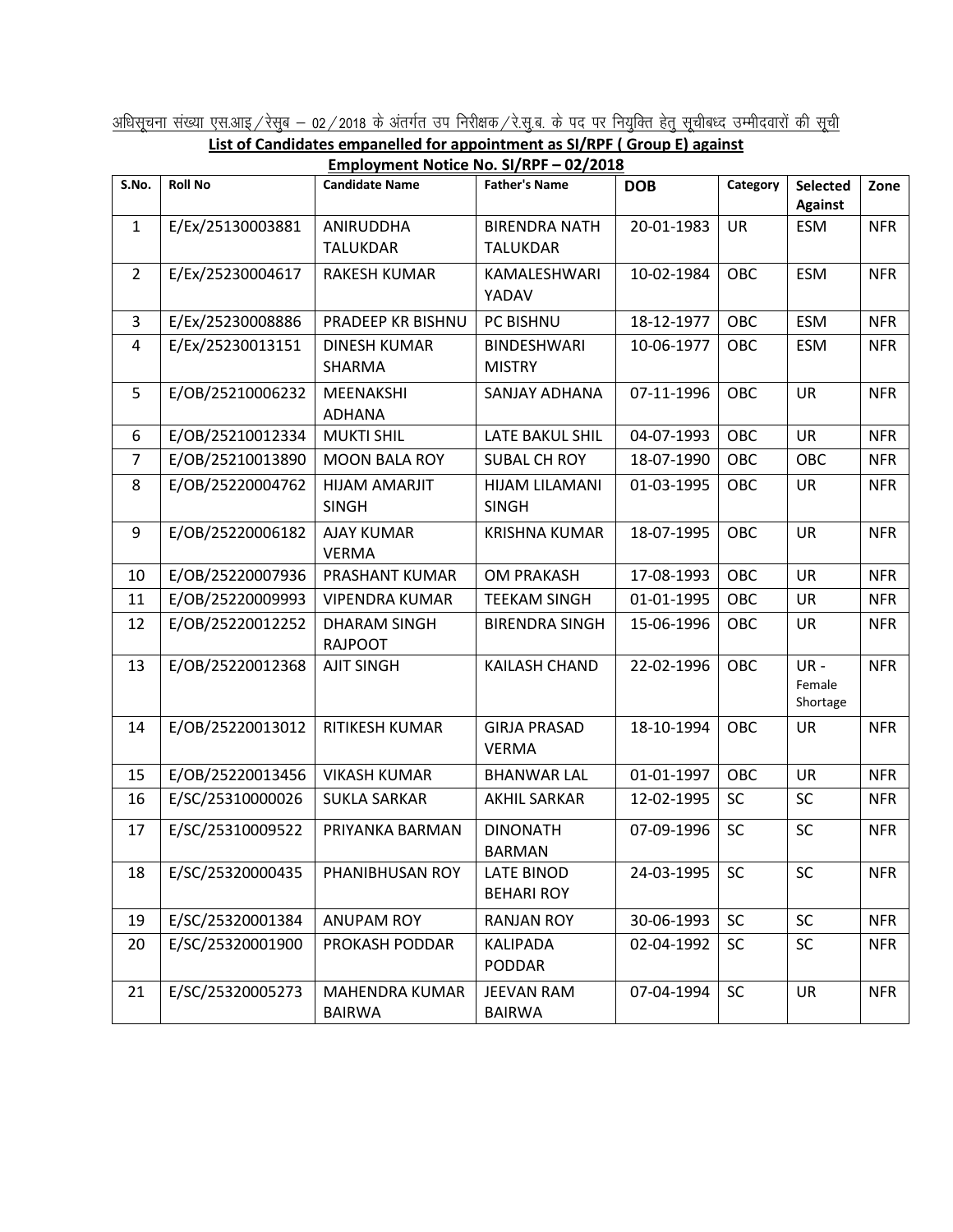| 22 | E/SC/25320007705 | <b>RAJKUMAR</b><br><b>MAJUMDAR</b> | <b>RANJIT KUMAR</b><br><b>MAJUMDAR</b> | 25-02-1995 | <b>SC</b> | SC                        | <b>NFR</b> |
|----|------------------|------------------------------------|----------------------------------------|------------|-----------|---------------------------|------------|
| 23 | E/SC/25320012086 | <b>MITHUN ROY</b>                  | <b>RABINDRA NATH</b><br><b>ROY</b>     | 05-11-1991 | SC        | SC                        | <b>NFR</b> |
| 24 | E/ST/25410010000 | <b>MATINI CHAJETE</b>              | <b>KAISII ASHULI</b><br><b>MAO</b>     | 13-03-1994 | <b>ST</b> | <b>ST</b>                 | <b>NFR</b> |
| 25 | E/ST/25420003900 | PRAHALAD SAHAY<br><b>MEENA</b>     | MOOL CHAND<br><b>MEENA</b>             | 05-08-1991 | <b>ST</b> | <b>ST</b>                 | <b>NFR</b> |
| 26 | E/UR/25110003054 | <b>GUNJAN BHARTI</b>               | <b>SANJAY KUMAR</b><br>SHARMA          | 01-02-1996 | <b>UR</b> | <b>UR</b>                 | <b>NFR</b> |
| 27 | E/UR/25110007607 | PRITEE KUMARI                      | <b>RAJ KISHORE</b><br><b>SINGH</b>     | 14-04-1994 | <b>UR</b> | <b>UR</b>                 | <b>NFR</b> |
| 28 | E/UR/25110012157 | SARIKA KUMARI                      | <b>SHAILESH</b><br><b>KUMAR</b>        | 01-05-1996 | <b>UR</b> | <b>UR</b>                 | <b>NFR</b> |
| 29 | E/UR/25110013418 | PUJA KUMARI                        | LAXMI<br><b>CHOUDHARY</b>              | 15-01-1994 | <b>UR</b> | UR                        | <b>NFR</b> |
| 30 | E/UR/25120000092 | <b>RAHUL KUMAR</b><br><b>DUBEY</b> | NARENDRA<br><b>DUBEY</b>               | 01-02-1995 | <b>UR</b> | <b>UR</b>                 | <b>NFR</b> |
| 31 | E/UR/25120000806 | <b>AMAN KUMAR</b><br><b>SINGH</b>  | <b>BIRENDRA SINGH</b>                  | 16-11-1995 | <b>UR</b> | <b>UR</b>                 | <b>NFR</b> |
| 32 | E/UR/25120001875 | YOGESH UPADHYAY                    | <b>RAMJEE LAL</b>                      | 10-12-1993 | <b>UR</b> | UR-<br>Female<br>Shortage | <b>NFR</b> |
| 33 | E/UR/25120002577 | <b>DEEPAK KUMAR</b>                | <b>SHER SINGH</b>                      | 19-12-1995 | <b>UR</b> | <b>UR</b>                 | <b>NFR</b> |
| 34 | E/UR/25120002925 | <b>ANKIT CHAUDHARY</b>             | <b>HARIVANSH</b><br><b>SINGH</b>       | 07-10-1995 | <b>UR</b> | <b>UR</b>                 | <b>NFR</b> |
| 35 | E/UR/25120003003 | PRAVHAKAR DAS                      | DEBNARAYAN<br><b>DAS</b>               | 29-07-1997 | <b>UR</b> | <b>UR</b>                 | <b>NFR</b> |
| 36 | E/UR/25120005024 | <b>ANUJ KUMAR</b>                  | <b>INDRA JEET</b><br><b>SINGH</b>      | 10-05-1997 | <b>UR</b> | UR                        | <b>NFR</b> |
| 37 | E/UR/25120006679 | PRAVEEN KUMAR                      | <b>JARNAIL SINGH</b>                   | 18-02-1994 | <b>UR</b> | <b>UR</b>                 | <b>NFR</b> |
| 38 | E/UR/25120008831 | SAGAR CHAUDHARY                    | <b>AJEET</b>                           | 18-10-1997 | <b>UR</b> | UR                        | <b>NFR</b> |
| 39 | E/UR/25120011510 | <b>VISHAL</b>                      | <b>PRAVEEN</b><br><b>KUMAR</b>         | 01-07-1998 | <b>UR</b> | UR                        | <b>NFR</b> |
| 40 | E/UR/25120011972 | <b>KABIR CHHETRI</b>               | <b>KUMAR CHHETRI</b>                   | 28-01-1996 | UR        | UR                        | <b>NFR</b> |
| 41 | E/UR/25120012805 | <b>ROHIT KUMAR</b><br><b>SINGH</b> | <b>NAWAL KISHOR</b><br><b>SINGH</b>    | 04-05-1994 | UR        | UR                        | <b>NFR</b> |
| 42 | E/UR/25120012833 | SHUBHAM KUMAR                      | <b>RAJPAL</b>                          | 12-07-1996 | <b>UR</b> | UR                        | <b>NFR</b> |